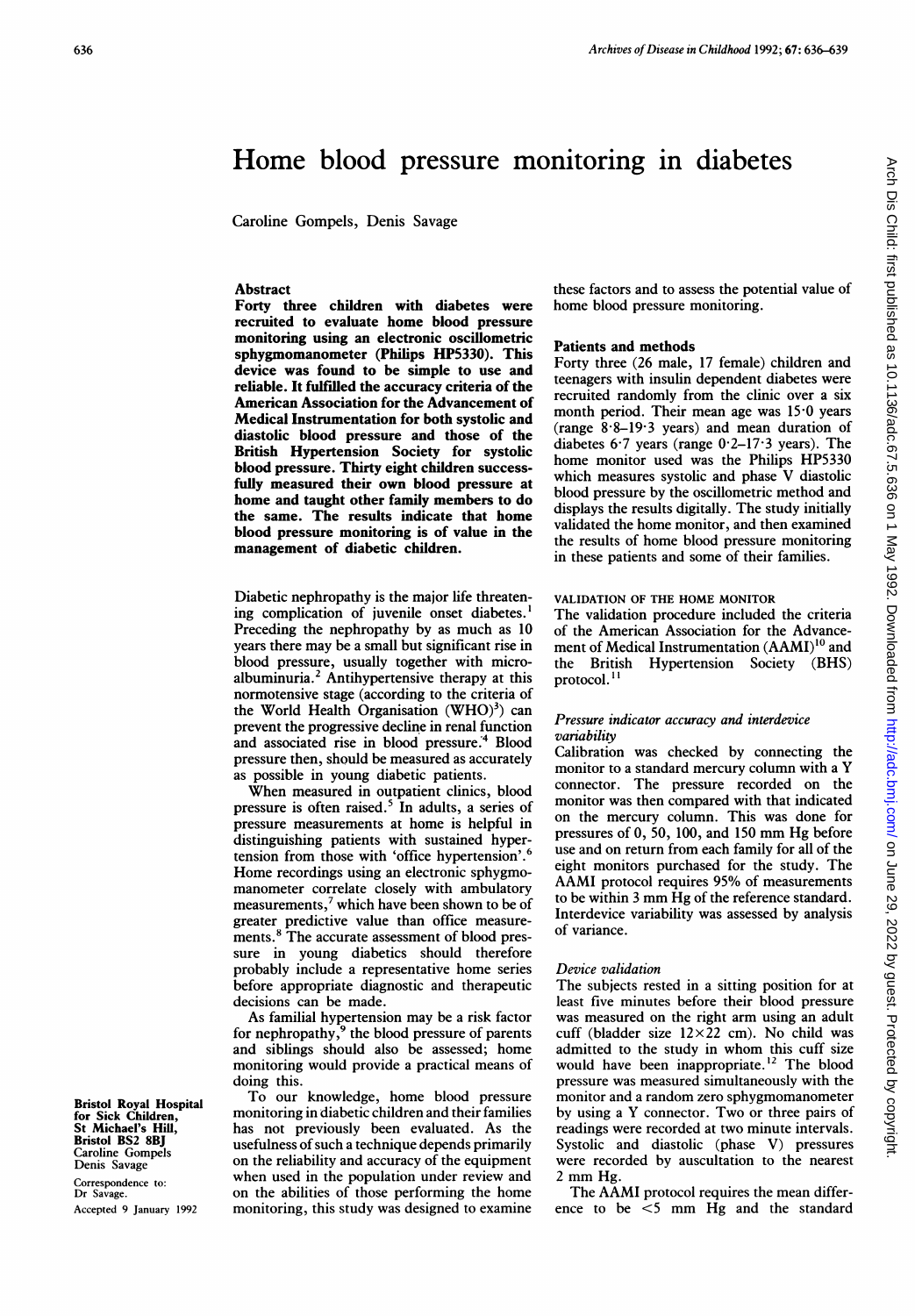deviation (SD) to be  $\leq 8$  mm Hg for both systolic and diastolic pressures. The BHS protocol grades the monitor on the cumulative percentage of measurements differing from the reference sphygmomanometer by 5, 10, and <sup>15</sup> mm Hg.

# Acceptability for home use

The patients were taught to use the home monitor and were asked to record their own blood pressure at home three times between 1730 and 2100 hours for three days. They were asked to rest in a sitting position for at least five minutes before starting and to leave at least two minutes between readings. The importance of correct positioning of the cuff around the right arm, correct inflation procedure,<sup>13</sup> a steady deflation rate of 2-3 mm Hg/second, and keeping the arm and tubing still during the measurements (as oscillometric devices can give inaccurate results with excessive movement) were all explained and reiterated in an instruction leaflet given out with the monitor. A chart was provided for recording the results with space for comments on the monitor. The patients were asked to teach the rest of the family how to use the device and record the results at home in a similar manner.

The monitor was collected from the home <sup>a</sup> week later. The participating family members were weighed and measured, asked details of illnesses, medication, and whether they had encountered any problems in using the monitor.

The mean value for systolic and diastolic pressures was calculated for each diabetic child and their natural mother, father, and eldest sibling (aged >10 years). Any measurement where either the systolic or the diastolic pressure was >30 mm Hg from the mean was rejected as invalid and the mean computed again from the remaining measurements. Any occasions on which it had been recorded that the monitor had failed to function were also noted as were any other comments written or verbal about the monitor. Unless at least three valid measurements were available the blood pressure series was not used for further analysis.

#### EVALUATION OF HOME BLOOD PRESSURE MONITORING

The mean of each diabetic child's blood pressure measurements that had been recorded using the home monitor in the clinic (when validating it against the random zero sphygmomanometer) was calculated and compared with the mean home blood pressure obtained with the same home monitor. The mean home blood pressure of the diabetic children and siblings was compared with the blood pressure centiles for height based on the data of Andre et  $al<sup>14</sup>$  as suggested by the BHS.<sup>12</sup> The mean home blood pressure of each parent was graded according to WHO criteria: normal (<140/90), borderline (between 140/90 and 160/85), and high  $(>160/85)$ .

#### Results

VALIDATION OF THE HOME MONITOR Pressure indicator accuracy and interdevice variability

At all pressures compared (0, 50, 100, and 150

mm Hg), 100% monitor measurements were within <sup>3</sup> mm Hg of those indicated on the mercury column. Each monitor was used by between four and eight families and there was no deterioration in accuracy over the course of the study. Analysis of variance revealed no significant interdevice variability.

#### Device validation

A total of <sup>124</sup> paired measurements were recorded in 43 patients (three pairs of readings in 38 patients and two pairs in five patients). The range of systolic pressures in the 43 diabetic children was 75-157 mm Hg and the range of diastolic pressures was 43-98 mm Hg. The home monitor's systolic pressures fulfil the AAMI standard for accuracy (mean (SD) difference  $1.7 (5.1)$  mm Hg) and achieve BHS grade B. The monitor's diastolic pressures fulfil the AAMI criteria (mean  $(SD)$  difference 4.9 (5.8) mm Hg), and achieve <sup>a</sup> BHS grade D. There was no statistical evidence of terminal digit preference in the random zero sphygmomanometer readings.

# Acceptability for home use

None of the 43 patients invited to participate declined at the start of the study and 38 completed the home monitoring satisfactorily. Five failed to complete the home blood pressure series, but when asked to demonstrate whether they could use the monitor correctly, all were able to do so. A total of 69 natural parents (33 fathers, 36 mothers) and 27 eldest siblings (15 male, 12 female) also participated.

Rejected readings occurred in <2% of over 1100 home blood pressure measurements. These were usually very high systolic readings which tended to occur as a result of excessive movement during the procedure. Five participants noted when the monitor either failed to record (usually when the cuff deflation was too slow) or recorded 'error' (usually when cuff deflation was too fast). A total of 61% of participants produced nine measurements each, while the others produced between three and eight. Although most of these stated that they had not had sufficient time to do all three readings for three evenings as requested, some of these missing readings may have resulted from machine failures or faulty technique.

A few subjects complained that the cuff was uncomfortable. There were otherwise no reports of any significant problems and the majority of diabetic children and their families said that they had enjoyed participating in the study.

#### EVALUATION OF HOME BLOOD PRESSURE MONITORING

Only the results for systolic pressure were used in reviewing the blood pressure of the diabetics and their families.

Of the 38 diabetic children who completed the study, 66% had <sup>a</sup> mean home systolic pressure within <sup>10</sup> mm Hg of their mean clinic systolic pressure (fig 1). Three children had a clinic blood pressure more than <sup>10</sup> mm Hg

637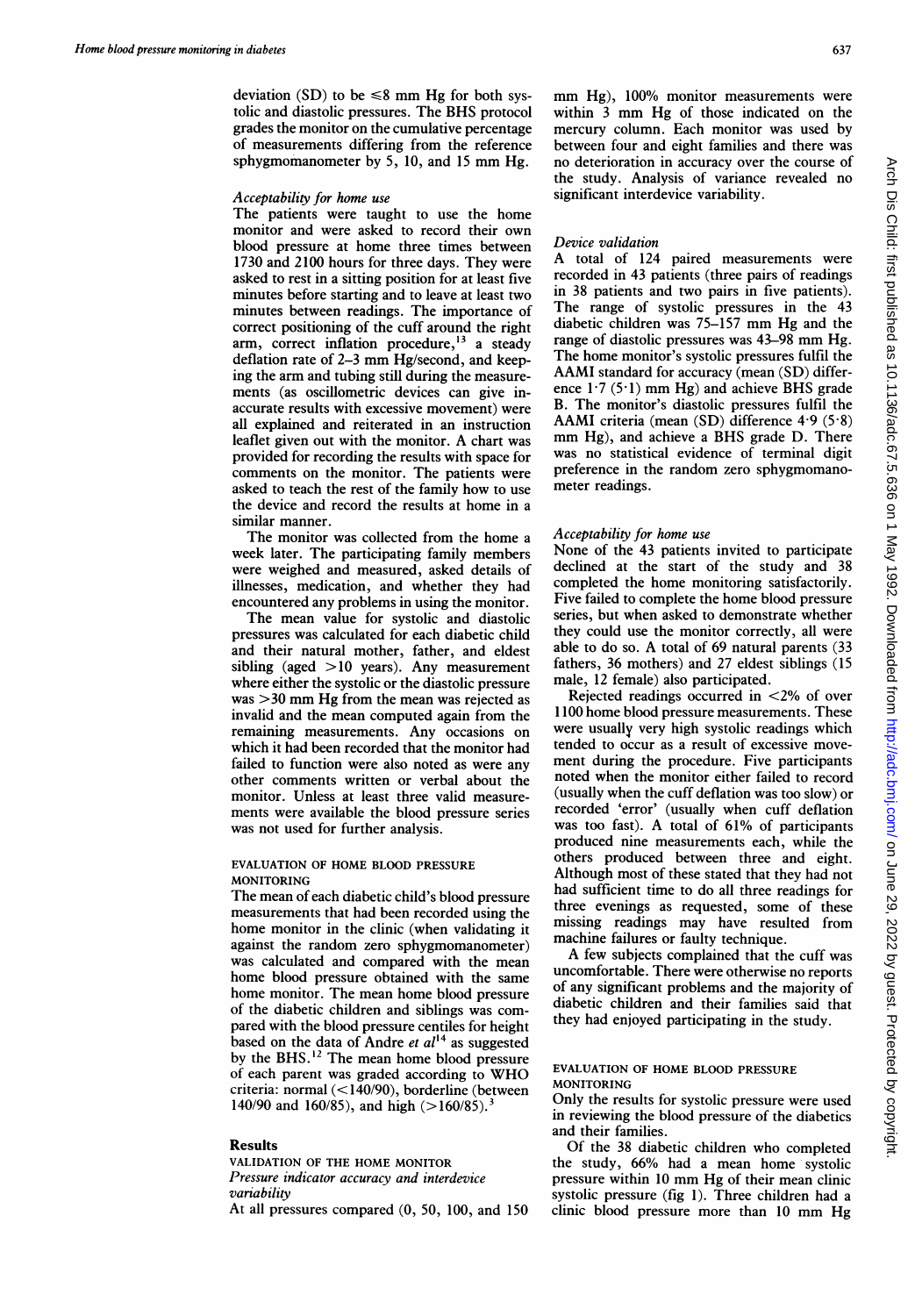

Figure 1 Comparison between the mean systolic blood pressure measured by the home monitor in the clinic and the nean systolic blood pressure at home.

above their mean home blood pressure, one differing by 35 mm Hg. Ten children had a home blood pressure more than 10 mm Hg higher than their clinic pressure.

One 17 year old diabetic boy had a mean systolic pressure of 145 mm Hg both in the clinic and at home; this was above the 90th centile for his height. His mother is a diabetic and her mean home systolic blood pressure was 134 mm Hg on antihypertensive treatment. One diabetic girl whose home blood pressure was on the 90th centile has a brother whose blood pressure was on the 97th centile and a father. aged 56 and non-obese, whose home systolic pressure was 168 mm Hg. The blood pressure of all the other diabetic children and their siblings was unremarkable (figs 2A and 2B).

Three fathers had a borderline raised systolic pressure (between 140 and 160 mm Hg) but the other members of their families were normotensive.

#### **Discussion**

This study successfully validated the use of the Philips HP5330 home sphygmomanometer in diabetic children and demonstrated the feasibility of home blood pressure monitoring in this group and their families.

Electronic sphygmomanometers designed for use in adults may not be sufficiently simple to use, reliable and accurate for use in children and teenagers. Some devices designed for self measurement of blood pressure fall far short of basic standards and some of the validation tests to which they have been subjected are also<br>questionable.<sup>10 11</sup> The detailed protocols of the AAMI and BHS address these problems and it is hoped that, in the future, home sphygmomanometers will be subjected to more rigorous validation procedures by the manufacturers before being put on the market. Meanwhile, by adapting a combination of those stringent tests to a paediatric setting, we have provided a model for further studies and have validated one home monitor for more regular use by the diabetics attending our clinic.

The home monitor was shown to be reliable in that all eight monitors maintained a high degree of pressure indicator accuracy throughout the study and did not significantly vary from each other. It passed the validation criteria for the AMI protocol and achieved a BHS grade B for systolic pressure (grade A has proved unobtainable by any device so far<sup>9</sup>), but performed less well for diastolic pressures. However, this does not invalidate its use, as measurement of diastolic pressure in children is notoriously difficult, inaccurate, and inconsistent.<sup>14</sup><sup>15</sup> The random zero sphygmomanometer was used as the reference standard in preference to a standard mercury sphygmomanometer, although it was known that it slightly underestimates both systolic and diastolic pressures.<sup>16</sup> This was done to minimise observer bias and prevent digit preference since there was by necessity a single observer (CG).

Important features of the home monitor were that it was simple to use and seldom malfunctioned. Even those who failed to complete



igure 2  $(A)$  Systolic blood pressure of diabetic boys ( $\bullet$ ) and their male siblings (+) plotted on centile charts for height.<sup>14</sup>  $(B)$  Systolic blood pressure of diabetic girls ( $\bullet$  ) and their female sibings (+) plotted on centile charts for height.